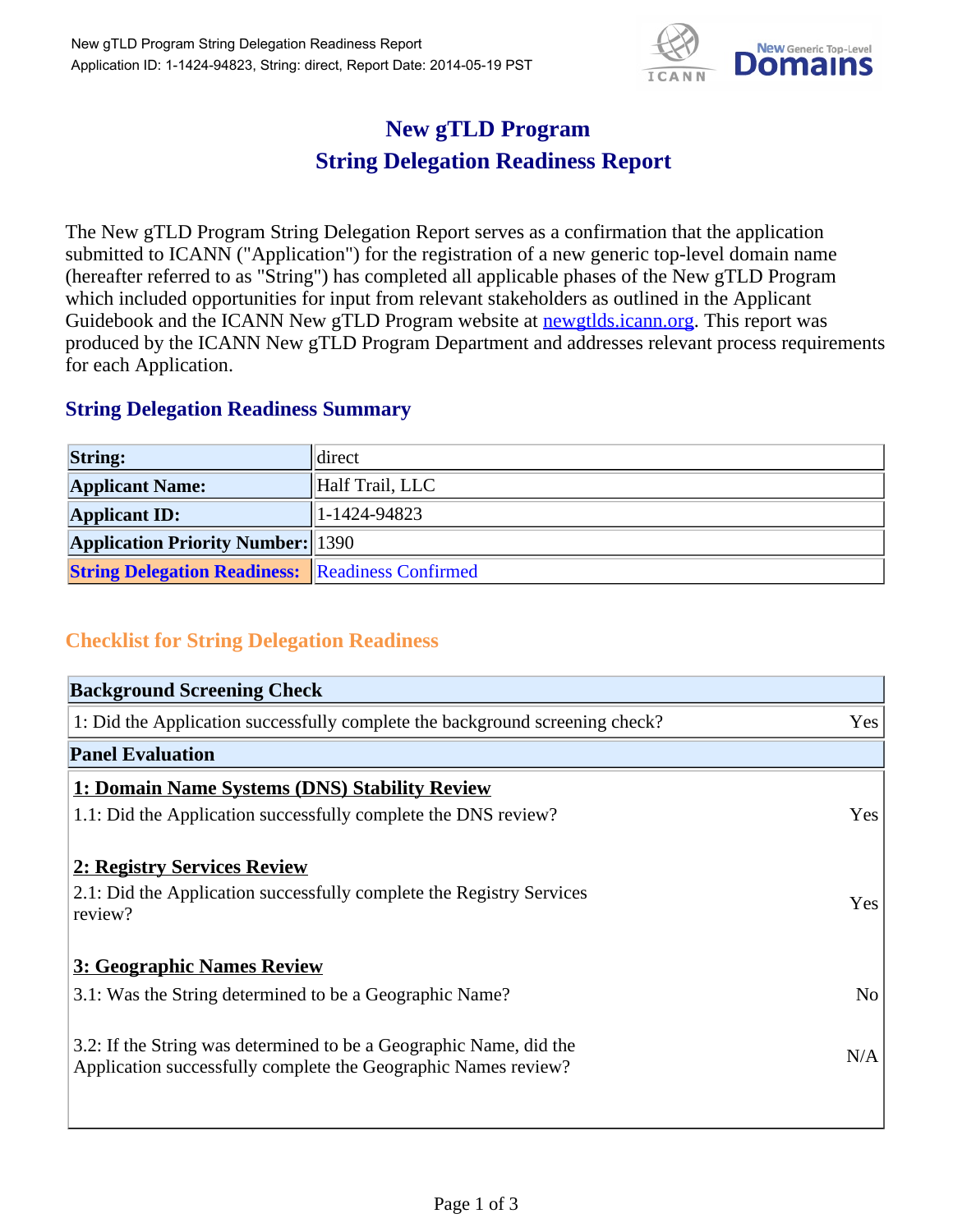

| <b>4: Financial Review</b><br>4.1: Did the Application successfully complete the Financial Capability<br>review?                                                                                                                                                                                                                                             | Yes             |
|--------------------------------------------------------------------------------------------------------------------------------------------------------------------------------------------------------------------------------------------------------------------------------------------------------------------------------------------------------------|-----------------|
| <b>5: Technical Review</b><br>5.1: Did the Application successfully complete the Technical and<br><b>Operation Capability review?</b>                                                                                                                                                                                                                        | Yes             |
| <b>6: String Similarity Review</b><br>6.1: Was the Application determined to not be confusingly similar to other<br>applied for strings, including through String Confusion Objections?                                                                                                                                                                      | No <sub>1</sub> |
| 6.2: If the Application was determined to be confusingly similar to other<br>applied for strings, including through String Confusion Objections, did the<br>Application prevail in the string contention resolution process (CPE,<br>Auction, and/or Self-Resolution of String Contention via<br>withdrawal/termination of all other members in contention)? | Yes             |

| <b>Public Comment Period</b>                                                                                                                                                                   |                |
|------------------------------------------------------------------------------------------------------------------------------------------------------------------------------------------------|----------------|
| 1: Was the public provided an opportunity to submit comments on the Application?                                                                                                               | Yes            |
| 2: Were comments for the Application considered by evaluation panels?                                                                                                                          | Yes            |
| <b>Objection Process</b>                                                                                                                                                                       |                |
| 1: Were objections filed against the Application?                                                                                                                                              | <b>No</b>      |
| 2: If objections were filed against the Application, did Applicant prevail in the dispute<br>resolution proceedings for all Legal Rights, Limited Public Interest and Community<br>Objections? | N/A            |
| <b>Governmental Advisory Committee (GAC) Advice</b>                                                                                                                                            |                |
| 1: Did the GAC have an opportunity to provide advice for the Application?                                                                                                                      | Yes            |
| 2: Did the GAC provide consensus GAC advice that the String should not be approved by<br>the ICANN Board?                                                                                      | N <sub>o</sub> |
| 3: If the GAC provided consensus GAC advice to the ICANN Board, did the ICANN Board<br>(or New gTLD Program Committee) accept the GAC advice?                                                  | N/A            |
| <b>Accountability Mechanisms</b>                                                                                                                                                               |                |
| 1: Was the Application the subject of a complaint or review through one of ICANN's<br>accountability mechanisms (Reconsideration or Independent Review)?                                       | N <sub>0</sub> |
| 1.1: If yes, did the BGC, ICANN Board or New gTLD Program Committee determine that<br>the Application should not proceed to contracting?                                                       | N/A            |